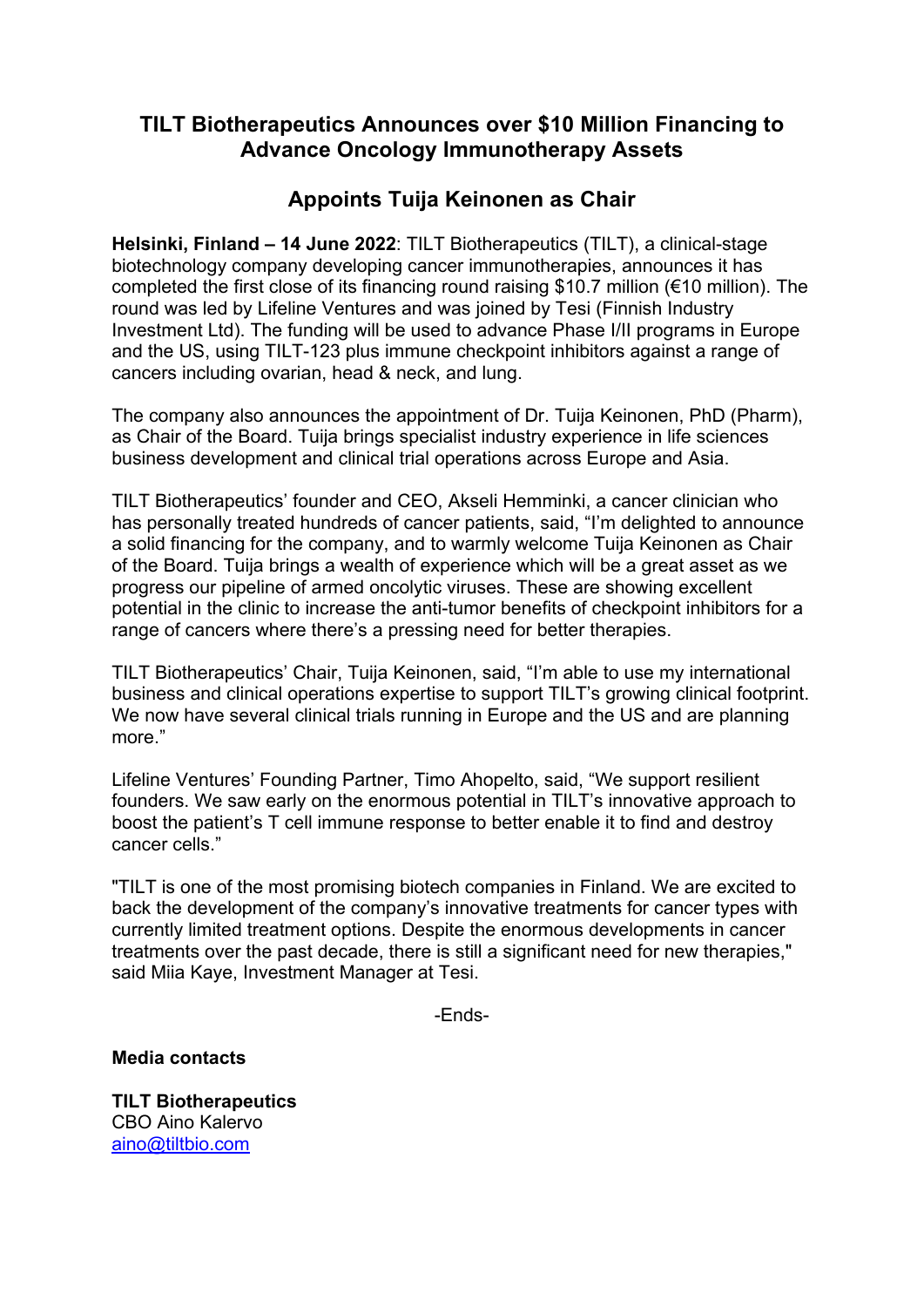**Scius Communications** Katja Stout +447789435990 [katja@sciuscommunications.com](mailto:katja@sciuscommunications.com)

## **About TILT Biotherapeutics**

TILT Biotherapeutics is a clinical-stage biotechnology company developing cancer therapeutics based on its proprietary oncolytic adenoviruses armed with molecules including cytokines that can stimulate, or suppress, T cells. The company's patented TILT® technology, which can be delivered locally and systemically, modifies the tumor microenvironment, and eliminates its ability to suppress immune responses to cancer, thereby enhancing T-cell therapies such as checkpoint inhibitors and CAR T therapies.

TILT's lead asset, TILT-123, is a 5/3 chimeric serotype adenovirus armed with two human cytokines: TNF alpha and IL-2. TILT-123 has demonstrated a 100% response rate in pre-clinical cancer models *in vivo*, and it is currently in Phase 1 clinical trials.

The Company's pioneering approach has been recognized by industry leaders including with the Merck KGaA and Pfizer Alliance, who are collaborating to investigate TILT-123's therapeutic effect in combination with the PD-L1 inhibitor, Avelumab (Bavencio®), in clinical trials. The Company also has a collaboration with MSD investigating TILT-123 with Pembrolizumab (Keytruda®).

In 2019, TILT established an additional partnership with Biotheus, a privately held Chinese company based in Zhuhai, Guangdong, China, for the development and commercialization of TILT's proprietary oncolytic virus TILT-123 in Greater China. Based in Helsinki, Finland, the company was established in 2013 as a spin-out from the University of Helsinki. It has funding from Lifeline Ventures, Tesi, angel investors, Business Finland, and the European Innovation Council (EIC).

### **About LifeLine Ventures**

Lifeline Ventures is an early-stage venture capital firm founded by serial entrepreneurs. Our team has a wide global experience with diverse entrepreneurial and CxO backgrounds enabling us to help our portfolio teams with their needs. Being based in Finland we have local knowledge and can support our portfolio founders quickly with things big and small. Due to our global backgrounds and tight networks we are also well equipped to help our founders reach abroad for scaling, raising funding, recruiting, or advice.

Lifeline Ventures, based in Helsinki, Finland, invests in future category-leading companies with strong founders. To date, we have invested in over 100 companies. Our investment ticket size ranges from 100 kEUR to 2 mEUR and we participate in angel, seed, and series A rounds. See our website here: [https://www.lifelineventures.com](https://www.lifelineventures.com/) and follow up on LinkedIn here: <https://www.linkedin.com/company/lifeline-ventures/>

### **About Tesi**